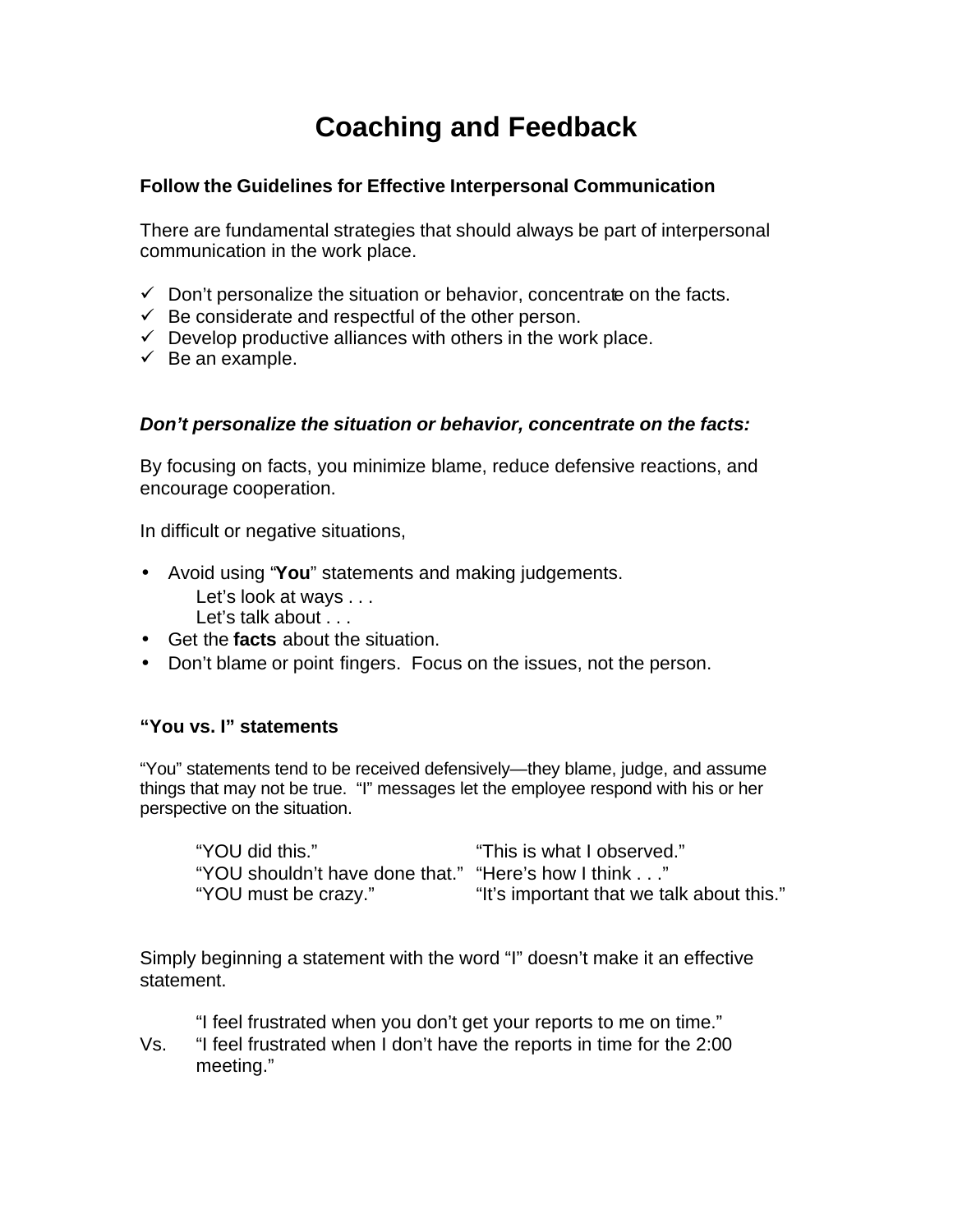### *Be considerate and respectful of the other person.*

Employees work best when they feel they are making a contribution to the client and the company. Each person needs to feel confident that they can do the job. As a supervisor or manager, the confidence you show (or don't show) in your employees affects their performance.

It's important to give positive feedback to others in the organization based on their efforts, as well as their results. Show them that you believe they have the ability to do the job well.

Say "Thank you" to others to show your appreciation for the contributions they make to the organization.

### **Remember . . .**

- How you say something is as important as what you say!
- Notice your nonverbal communication—body language, facial expressions, gestures.

**How** you say something is *SIX TIMES* as important as **what** you say.



Communication is made up of three parts—

**55% non verbal**—expressions, gestures

**38% tone of voice**

**7% actual words**

## **Instead of giving orders, make requests**

Look at the following phrases:

"You'll have to take this to George." "You'll have to have it ready in time for the meeting."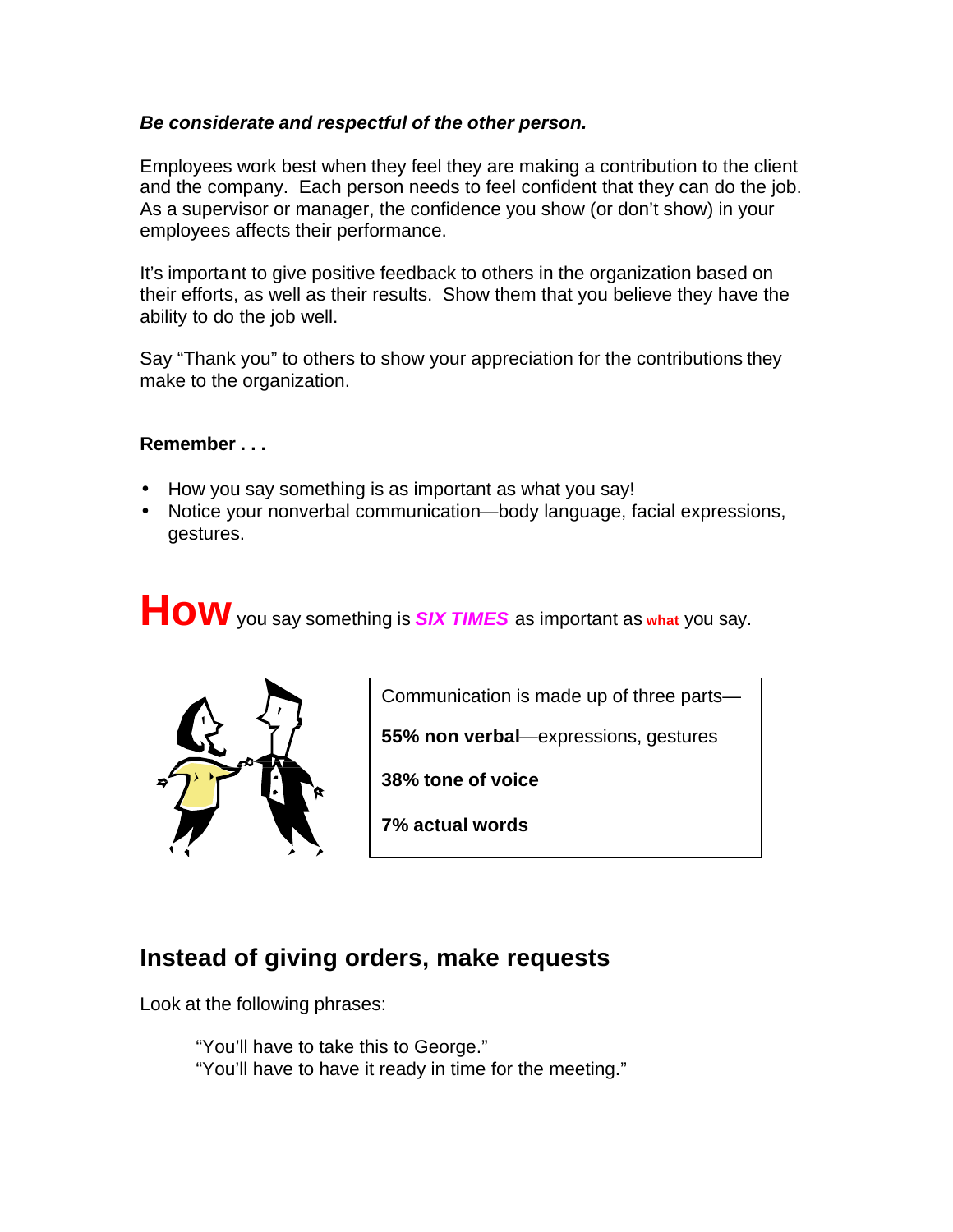Any time you tell someone they "have" to do something, he or she usually reacts with the "3 Rs":

### *Reluctance Resentment Resistance*

Only when you *want* to do something will you do something voluntarily. That is why it is important to change orders into requests or recommendations.

What part of your job is the most exciting to you?

How much freedom do you have to perform this part of your job in your own way?

Does the amount of freedom you have contribute to your motivation and satisfaction with this part of your job?

What was the last task you gave to one of your employees?

Did you allow your employee the amount of freedom to determine the best way to perform that task as you enjoy?

What could you have done differently?

What difference might it have made?

### *Develop productive alliances with others in the work place.*

- Collaborative relationships are more successful than adversarial ones.
- Good relationships reduce stress, build trust, and help you get the job done.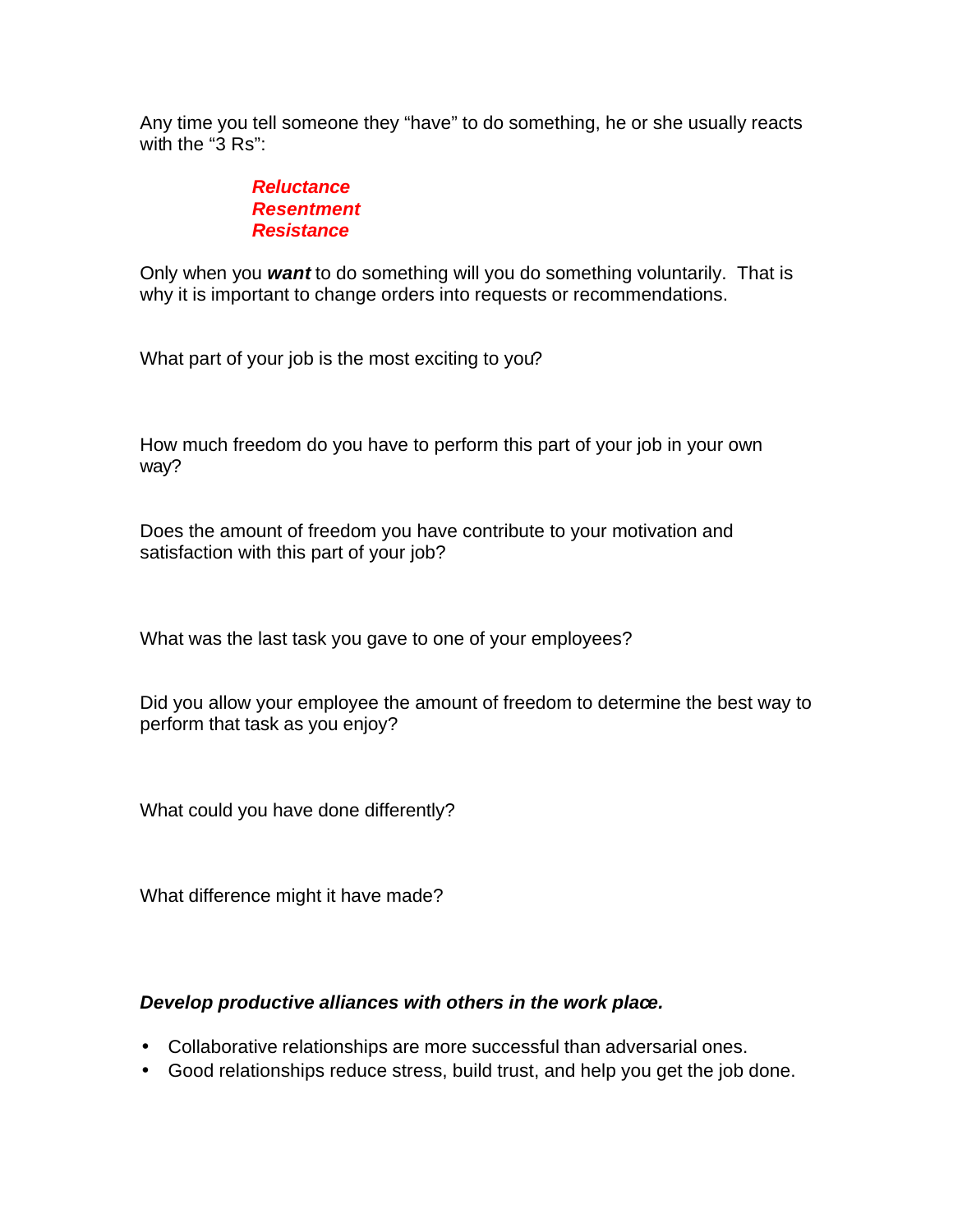• The quality of your product or service is improved if there are strong relationships within the company and with suppliers and customers.

Take advantage of opportunities to show your co-workers and others you work with that you are interested in them. Be *courteous and appreciative*. Treat them the way you want to be treated.

Handle small problems while they're small—don't let them build into bigger problems. Keep focused on the future. It might feel good to unload occasionally, but generally it's not worth it.

Keep the goals of the organization in mind, and continue to develop collaborative relationships between co-workers, departments, and governing agencies.

### *Be an example.*

What you *do* is often more important than what you say.

### *"Actions speak louder than words."*

In your leadership role, your actions show others:

- <sup>q</sup> The priorities of the organization and your work group.
- **d** How to deal with change.
- <sup>q</sup> How to consider department goals and objectives to make good decisions.
- □ Whether it is worth the risk to suggest improvements.
- <sup>q</sup> What you value.

The way you handle situations and issues is looked at by others as a guide to what you think is important and what is important. Employees model their behavior based on what they see you do.

*First*, be sure you understand what your department's and your priorities and goals are.

**Second**, look for opportunities to show your commitment to those priorities and goals.

- Spend time on what you say is important.
- Make sure your employees understand your priorities.
- Recognize the efforts of your employees as they attempt to follow your example.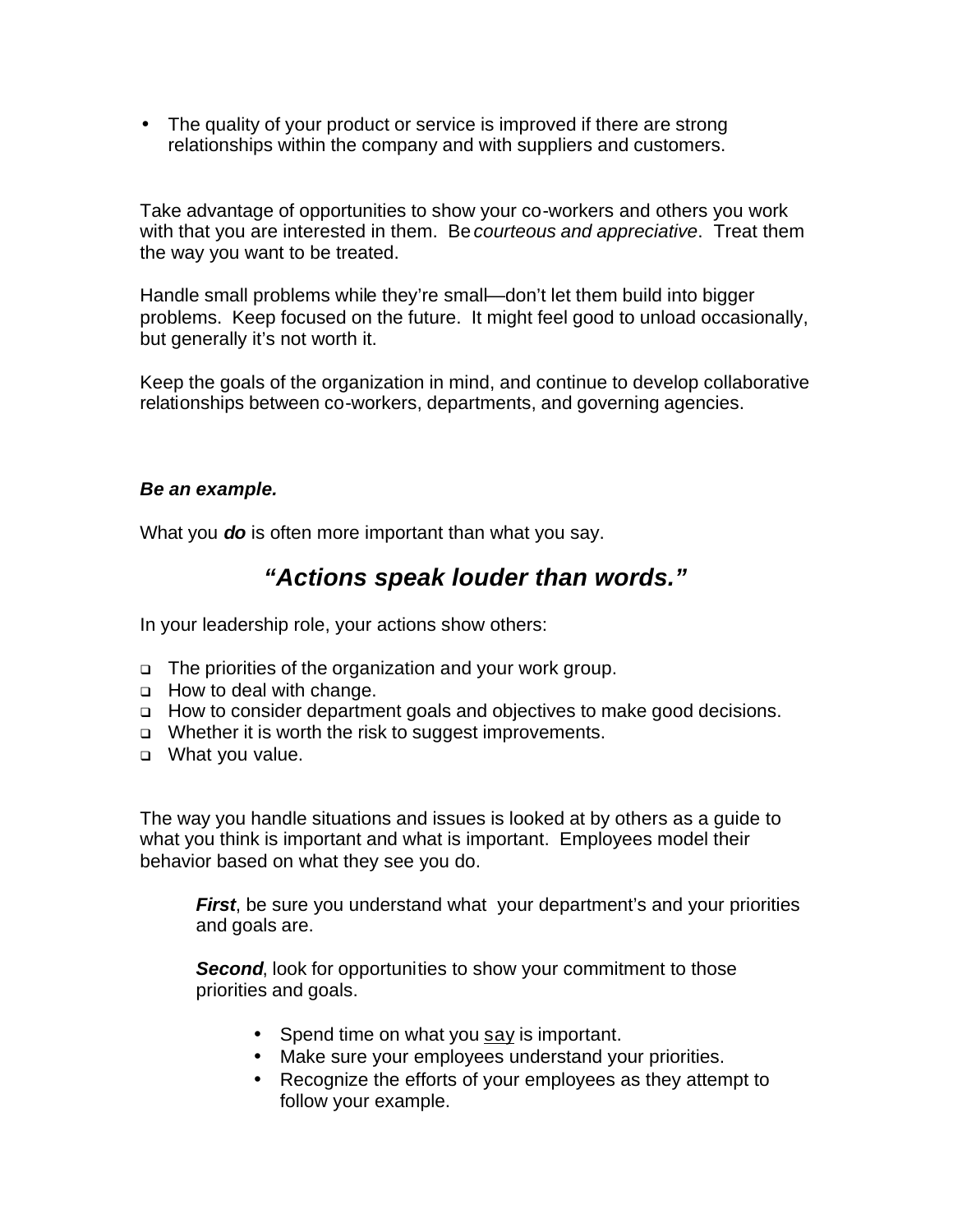• Recognize that lots of little things done correctly add up to success.

## **Coaching for Results**

Coaching is frequent, specific feedback designed to raise the level of performance. It has many important applications and functions:

- $\triangleright$  To improve poor performance Look for patterns in the employee's behavior. If you see a performance problem or a potential *performance problem, determine if the employee understands what is expected, what obstacles might be preventing good performance, and whether there is a lack of skills, training, or motivation.*
- $\geq$  To maintain standard performance Give praise to keep performance on track. If the person wants to expand skills, allow for appropriate training.
- $\triangleright$  To encourage employees to exceed performance standards Praise to keep performance on track. Provide training to expand skills. Mentor for increased responsibility. Assign special projects, if possible.
- $\triangleright$  To assist employees in developing new skills Provide training. Give feedback to reinforce learning.

Effective coaches help others to achieve results by building on their strengths, developing their skills, providing encouragement, and increasing their confidence. It requires getting the employee to examine his own performance and find ways to improve performance. Coaching uses informal work progress discussions, formal performance reviews, and workday "coachable moments."

### 1. **Identify opportunities to help another employee improve his or her skills, knowledge, and abilities.**

Learn to identify coaching opportunities and act on them—person asks, is struggling or stuck, expresses the desire to improve, has a negative attitude, etc.

### 2. **If the person doesn't seem to be ready, show why improvement will benefit the individual's development and the team or company, but don't force the issue.**

*Would you be interested . . .? Would you like to discuss . . .?*

### 3. **Ask questions to clarify the situation.**

Encourage the employee to analyze his own performance. The employee's input might give the coach new information about the problem.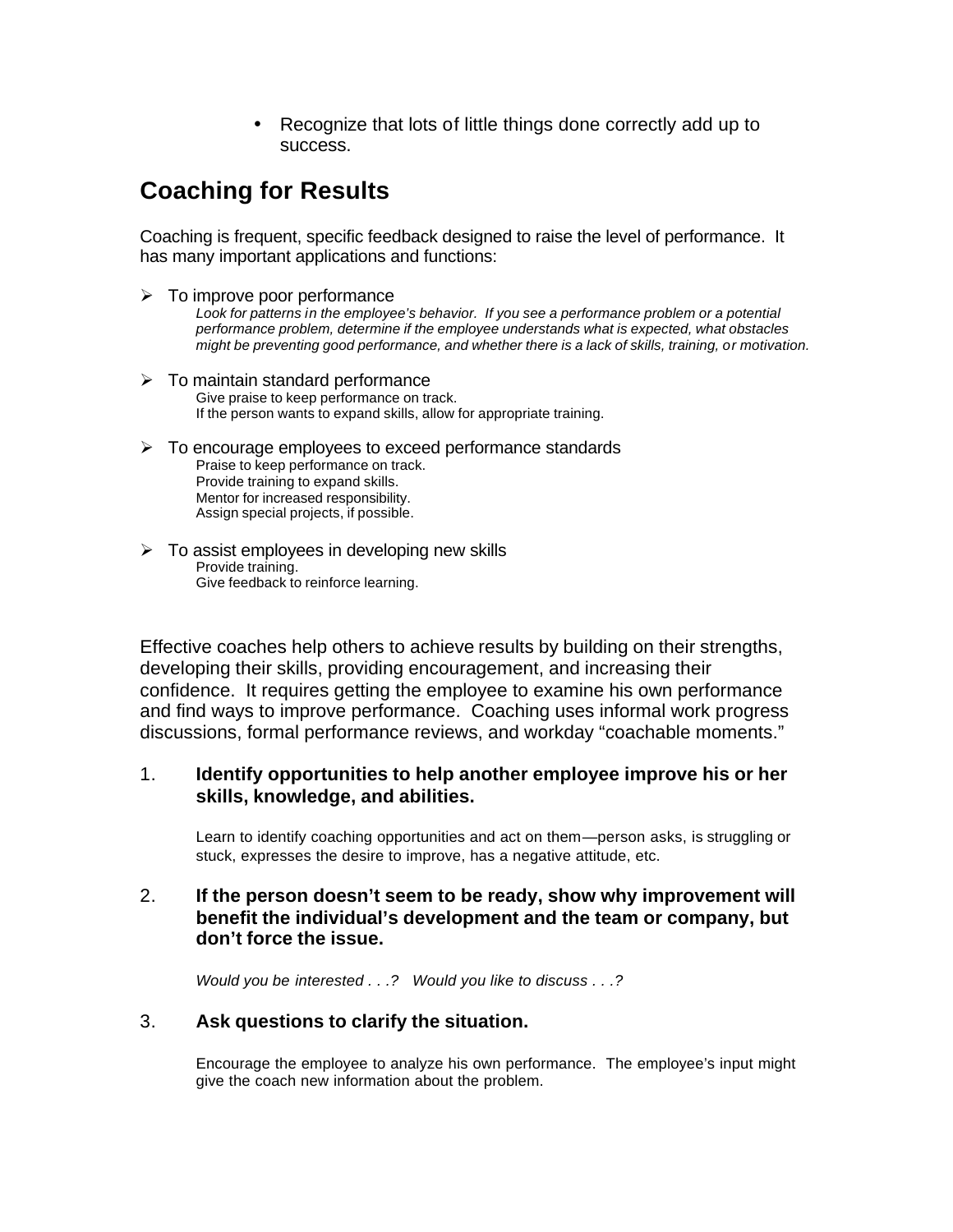Ask *"How much . . ." or "What happened as a result . . ."* questions rather than "Why" questions.

### 4. **Help the person come up with possible solutions or actions.**

Assist in developing concrete action plans Minimize defensive reactions by having the employee participate Give the employee a better feel for how he's doing

*"What steps could you take . . ." "What actions can you think of . . ."*

### 5. **Arrive on a course of action agreeable to both of you.**

Show how their ideas might affect their performance Give other options to consider Reinforce positive ideas

*"What are you going to do . . ."*

### 6. **End on a positive note.**

Show that you have confidence in the employee Offer your support. Don't take over for the employee, let them take responsibility.

### **Task-Specific Communication**

In many instances, an employee's ability to achieve outstanding performance depends on how effectively supervisors communicate on distributing tasks. This is a very complex subject, involving orienting the employee to the work group and responsibilities, training, and providing on-going guidance and direction, as necessary. When specific projects or tasks are distributed, supervisors are well advised to use the following model:

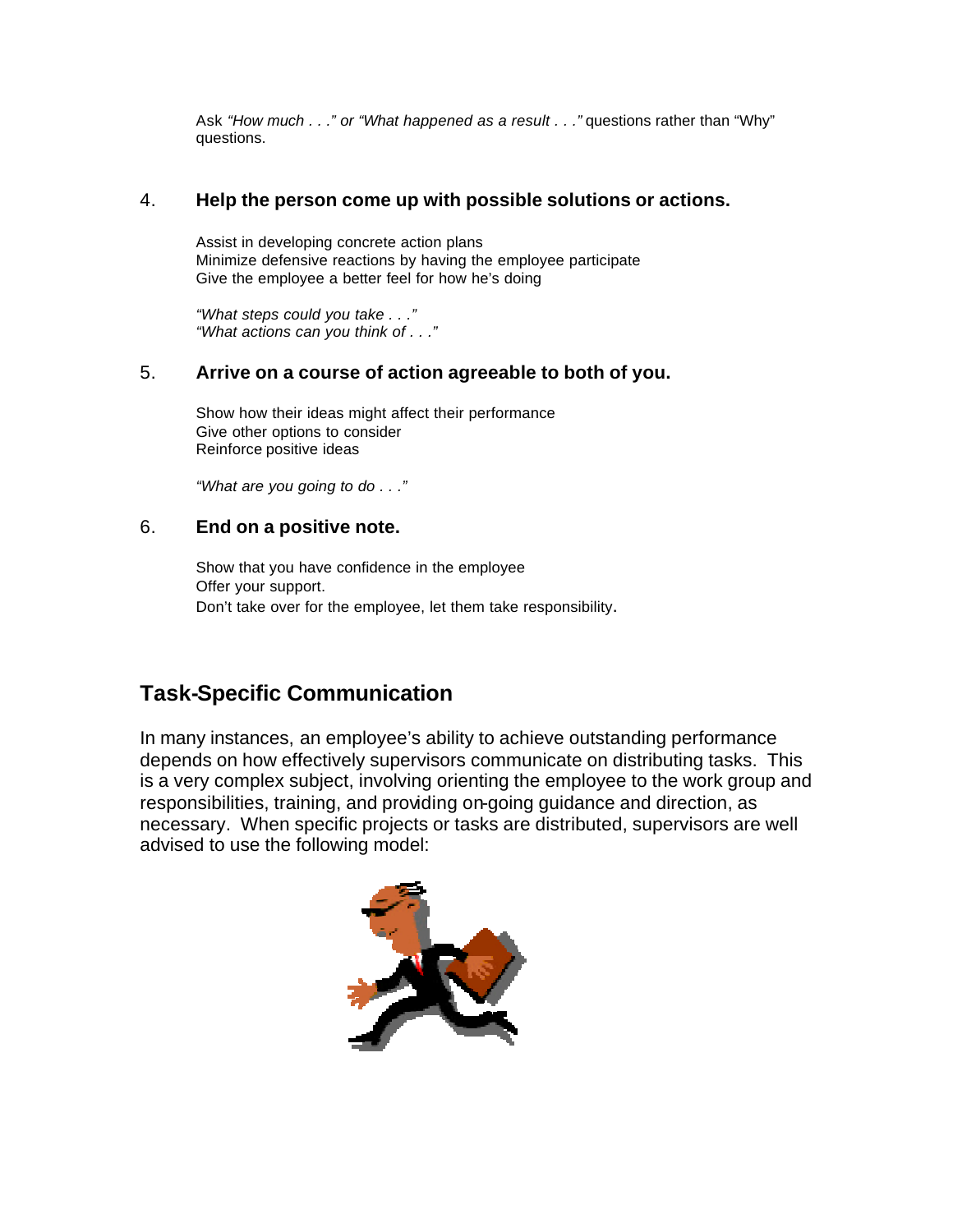- Describe the **scope** and **requirements** of the job to be completed. This communication orients the employee to the project, providing parameters.
- Describe **timelines, deadlines, schedules.** Any project or task that is timedependent should be planned with the employee to identify periodic and/or final deadlines and to schedule necessary resources.
- Describe the **attributes** or **characteristics** of the project. Employees need to know what the task's outcome or project outcome should look like. For experienced employees, this definition may be enough for them to complete the work. Less experienced employees, or employees learning new tasks, may need more guidance to specify the various elements of the work.
- Describe **resources** that will be available for the task. If the employee is on his/her own, the employee obviously needs to know that. If the employee will be working with others, he/she needs to know that. For some tasks, employees may need to know the budget assigned to the job, or staffing levels for the job.
- Describe the **rationale** or **reasons** for each of the above elements. For example, a scope may be defined in a particular manner because a client has to work within certain software configurations or hardware requirements (all Mac, all PC, for example). A deadline may be necessary because a system conversion will occur.

# **Performance-based Feedback**

Performance-based feedback should be balanced; it should reflect the array of activities, behaviors, and progress employees have made related to their work assignments and responsibilities. Feedback can reflect positive performance, competent performance, or needs improvement performance. In any of these cases, it should be *direct, specific, and reasonably assessed.*

### **Frequent, specific feedback is designed to raise the level of performance. It has many important applications and functions:**

### ÿ **To improve poor performance**

*Look for patterns in the employee's behavior. If you see a performance problem or a potential performance problem, determine if the employee understands what is expected, what obstacles might be preventing good performance, and whether there is a lack of skills, training, or motivation.*

### ÿ **To maintain standard performance**

Give praise to keep performance on track. If the person wants to expand skills, allow for appropriate training.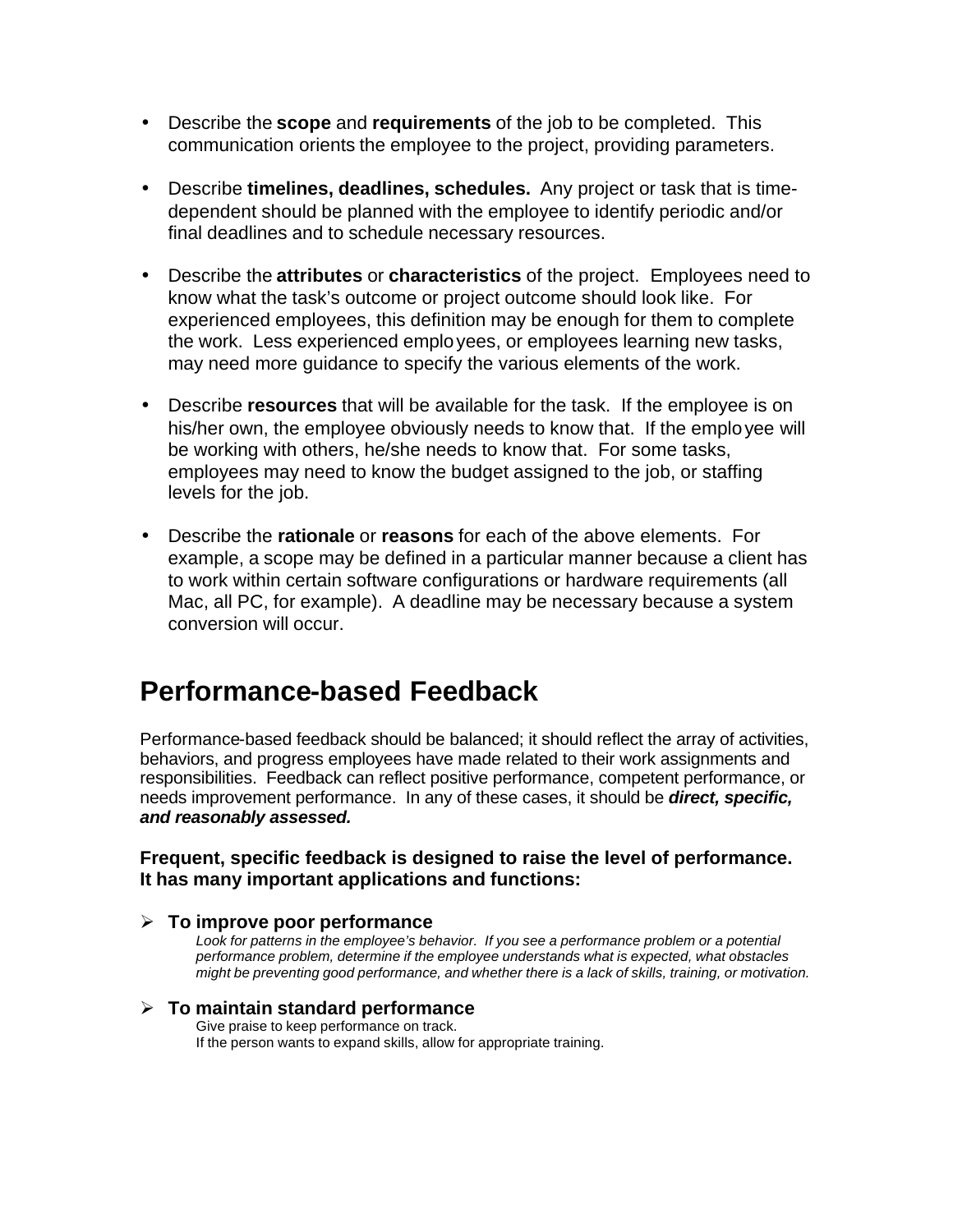### ÿ **To encourage employees to exceed performance standards**

Praise to keep performance on track. Provide training to expand skills. Mentor for increased responsibility. Assign special projects, if possible.

### ÿ **To assist employees in developing new skills** Provide training.

Give feedback to reinforce learning.

## **Providing Positive Feedback**



Rarely do employees receive more than enough feedback, let alone more than enough *positive* feedback. Conditioning theory and practical experience tell us that positive feedback and praise produce more of the desired behavior. For employees learning new tasks or doing good work, providing positive communication is invaluable to continuing the

learning or good work. Here are some examples of positive communication that is *specific, constructive, and reinforcing*:

"I want to thank you for the work you've done on… The user reports that their productivity has greatly improved since you worked on their tracking system."

"Good work on improving the proposal. You have done a much better job of assessing your audience, defining problems, and developing specific, doable recommendations."

"It has been difficult learning this material. It's clear to me from your application reviews that you've got a good eye for the details of the application process. That will help our clients."

These simple statements, which do not cost any money to give, will produce positive results in productivity and future quality work.

### **Give praise**

- For improvements in performance.
- Frequently and honestly, not reluctantly.
- As soon after the performance as possible.
- Sometimes privately, sometimes, publicly; depending on the employee and the circumstances.
- As often as it is deserved.
- Fairly and consistently.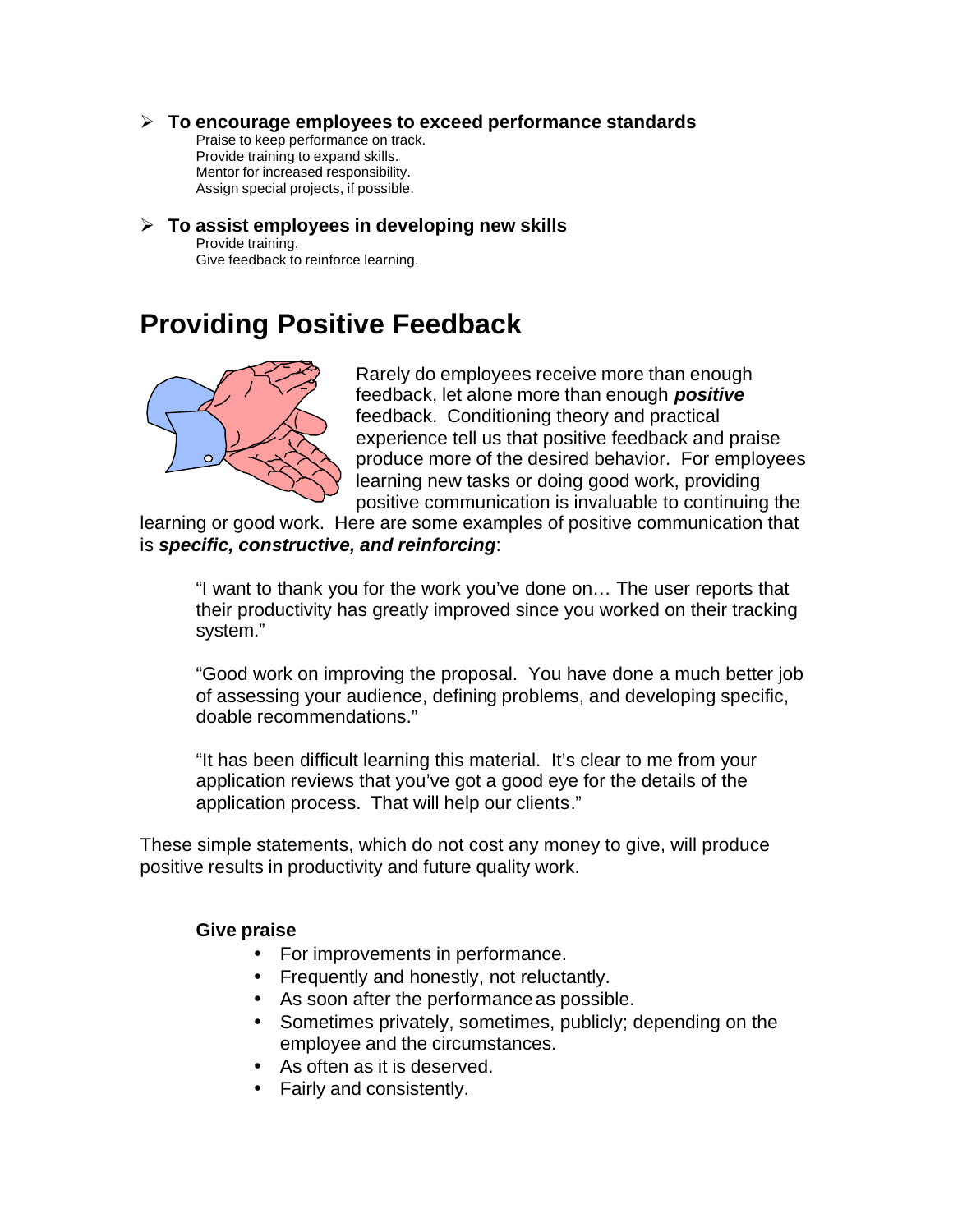### **Notice Improvements!**



For people trying to change behavior or improve their learning, reinforcement is critical. People often do not know whether they've made the right decisions or performed correctly unless they receive guidance or feedback from others. Your job as a supervisor is to help people, especially when they're trying to make changes, know they are improving.

"I noticed that you made some significant changes in your proposal from the last time. These are good changes. Your sentences are shorter, your word choice is simpler, and your statements better supported."

"I can see that you've worked hard to reduce the number of errors in this process. It looks like your double checking has brought the error level to zero. I appreciate that."



Without consistent, fair reinforcement and positive verbal feedback, people will revert to their comfortable behavior, not necessarily because they do not want to perform capably, but because they aren't sure **what** that is.

**Feedback on Problem Performance**



### **Analyzing Problem Performance**

Sometimes employees have on-going performance problems that require analysis as to their source, reason, and resolution. The following questions will help you to define critical issues related to performance problems:

1. What is the employee doing wrong?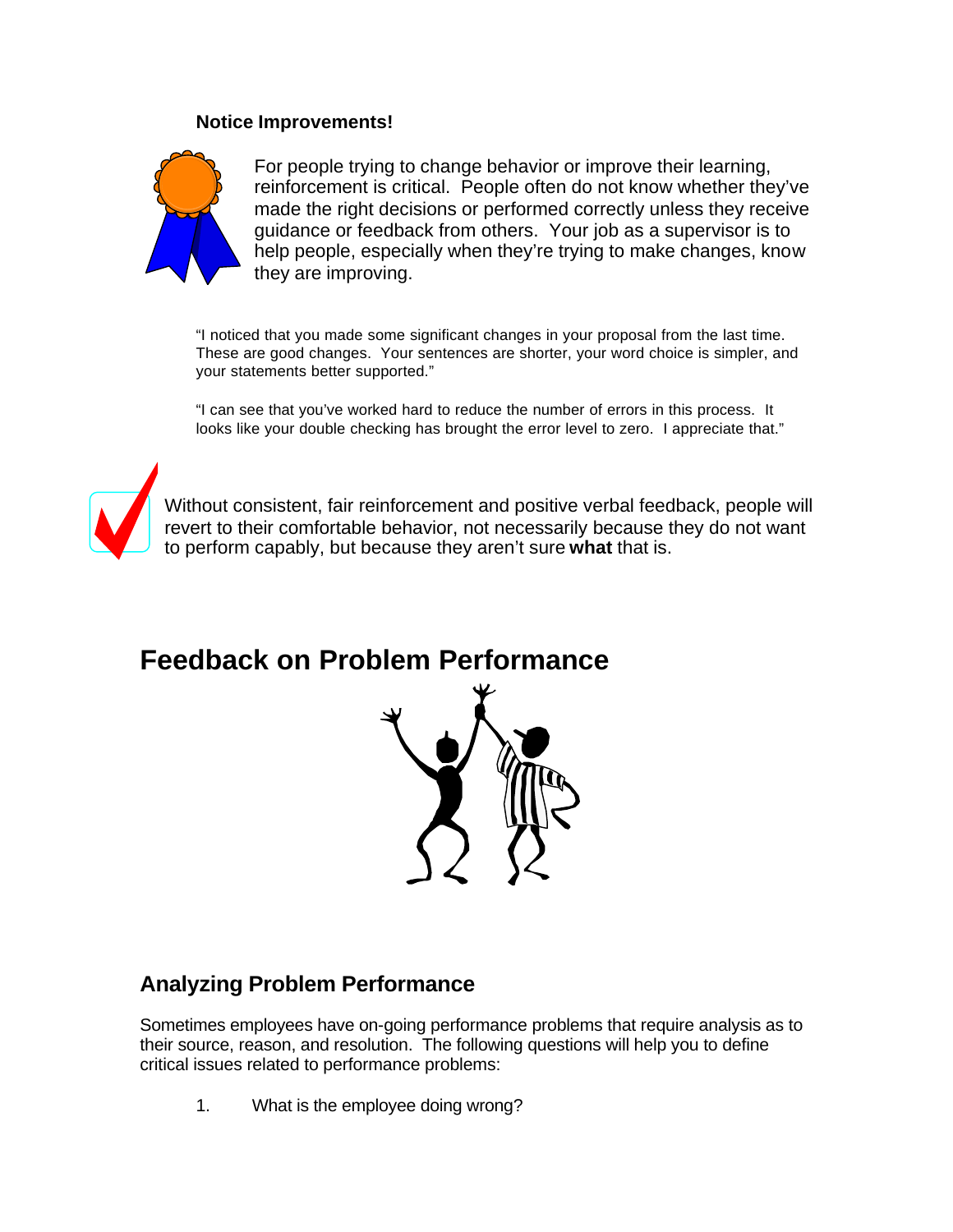- 2. What specific behavior do you want from the employee?
- 3. Is the problem worth dealing with?
- 4. Does the employee **know** what is expected?
- 5. Does the employee **know how** to do what you want done?
- 6. Are there obstacles (work or personal) which prevent them from performing at the level you want?
- 7. Does a negative consequence follow good performance?
- 8. Does a positive consequence follow bad performance?
- 9. Could the employee do it if they wanted to?
- 10. How does the employee's performance affect others?
- 11. What are the consequences to the employee if poor performance continues?

### *Use the Willing/Able – Unwilling/Unable Matrix*

Your performance evaluation process may benefit from figuring out whether your problem performer has a "willingness" or "ability" problem. Look at the grid below:

### **The employee is:**

| <b>Willing and able</b>               | <b>Willing, but unable</b>            |
|---------------------------------------|---------------------------------------|
| What characteristics demonstrate this | What characteristics demonstrate this |
| condition?                            | condition?                            |
| Unwilling, but able                   | <b>Unwilling and unable</b>           |
| What characteristics demonstrate this | What characteristics demonstrate this |
| condition?                            | condition?                            |

Your solution to employee performance problems will depend on whether the employee has the ability or willingness to do the job. If the employee cannot do the job because he/she doesn't have the skill, your solution will be more training and skill development. If the employee can do the job but will not, you will have to discern the obstacle to performance.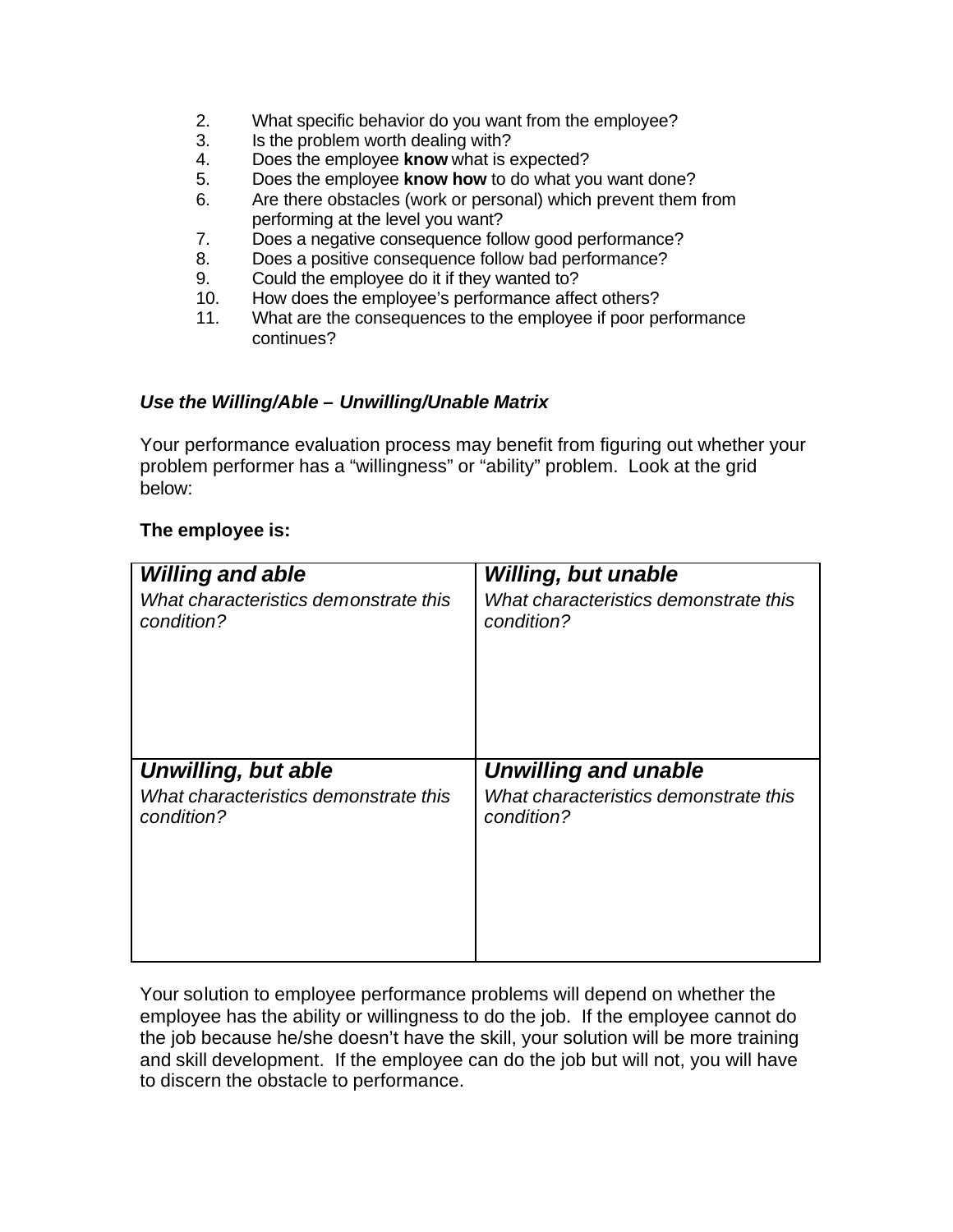### **Guidelines for Constructive Feedback in Difficult Situations**:

After answering your planning questions, you are ready to use your best communication skills to have your feedback session with your employee.

- **Show that your intentions are constructive, not critical.** *"I'm concerned about the completion of your project. I want to make sure I'm doing everything I can to help you make the deadline." Use "I" statement strategies.*
- **Describe your observations.** Point out the difference between what you have observed and the standards you agreed on. *"The due date is next Wednesday, and from what I can tell, it looks like it's going to slip by*

*about a week."*

- **Tell how the behavior or action affects you, the work group, and the company.** Be specific, objective, timely, and honest. Focus on behaviors or actions, not the person. *"If we miss the deadline, that will be a problem for the user who's relying on the system changes before the end of the month."*
- **Ask for a response.** Use listening and questioning skills to reach a mutual understanding of the problem. When you get excuses, show understanding, but get the discussion back on track. Distinguish between reasons and excuses.

*"What do you think about this problem? What ideas do you have to meet the deadline?"* Use acknowledgment and clarification skills to make sure you and the employee are on the same page.

- **Concentrate the discussion on solutions.** Ask for ideas. Focus on the problem, not the employee. If the person becomes emotional, give them time to calm down. If appropriate, ask for the change you want. If you make suggestions, don't come across as an expert. *"So it sounds like you think we need to put more resources into…"*
- **Tell the employee what you are going to do and why.** Documentation or formal disciplinary actions should be explained. *"We agreed at the beginning of the project that you would keep me informed if any slips occurred. If you had told me ab out this earlier, I could have gotten more resources for you sooner, and we wouldn't be in this situation. As it is, I have two other projects going that need attention. Since this happened in the last project we worked on, it's become a serious issue. I would like to see immediate improvement*
- **Agree on an action plan and follow up date.** Get commitment. *"So at this point, I will allocate one more person to the project full time. As we've discussed, you'll get back to me tomorrow after you've fully assessed the issue to let me know whether this will be sufficient."*

*in this area, or I will begin the disciplinary process with a written warning."*

#### • **Show that you support the employee.**

*"It's important to me that you succeed with this project. I want this to come out well for you and the user. So tomorrow I want you to come fully prepared with your assessment so we can make sure that we meet the commitment we made."*

### **Giving Constructive Feedback**